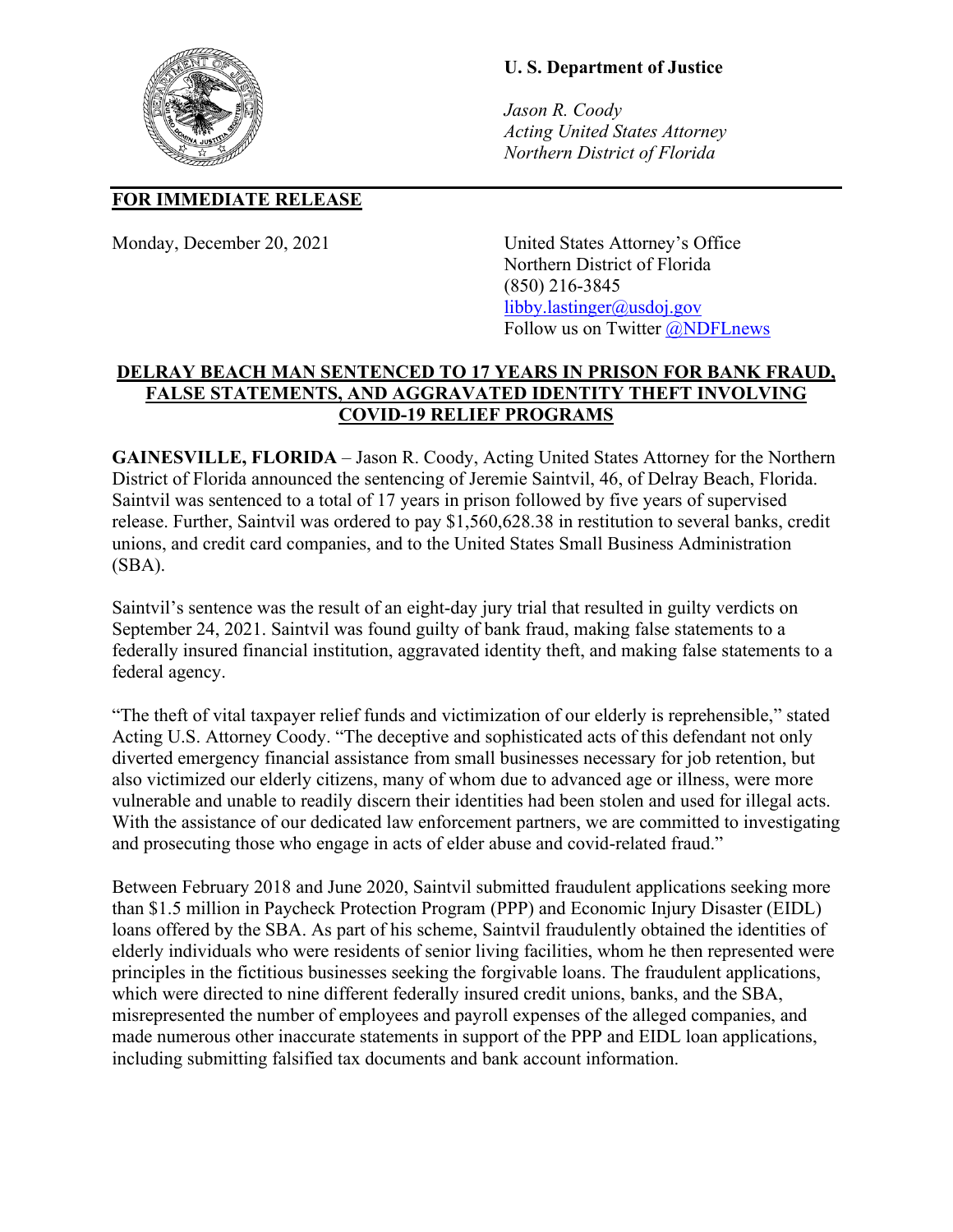"Today's sentencing is the final chapter in this investigation and can hopefully begin the healing process for all of those impacted by the defendant's nefarious actions," said IRS Criminal Investigation Special Agent in Charge Brian Payne. "We will continue to investigate criminals like Saintvil who steal identities, rob vital taxpayer relief funds, and victimize the elderly."

The Coronavirus Aid Relief and Economic Security (CARES) Act is a federal law enacted March 29, 2020. It is designed to provide emergency financial assistance to millions of Americans who are suffering the economic effects resulting from the COVID-19 pandemic. One source of relief provided by the CARES Act is the authorization of forgivable loans to small businesses for job retention and certain other expenses through the PPP. The Small Business Administration (SBA) guarantees PPP loans which are funded by participating financial institutions. The PPP allows qualifying small businesses and other organizations to receive loans with a maturity of two years and an interest rate of one percent. Businesses must use PPP loan proceeds for payroll costs, interest on mortgages, rent and utilities. The PPP then allows the interest and principal to be forgiven if businesses spent the loan proceeds on qualifying expenses within a set time-period and used at least a certain percentage of the loan proceeds for payroll expenses.

"In a time of national turmoil and uncertainty, this defendant flagrantly defrauded programs intended to assist Americans and their businesses," said Sean T. Ryan, Acting Special Agent in Charge of the FBI Jacksonville Division. "His total disregard for his fellow citizens during the pandemic – especially vulnerable elders – revealed his true colors as a fraudster. The FBI will continue to allocate resources to investigate COVID-19 and elder fraud, and work alongside our partners to hold accountable those who use illegal means and criminal behavior to take advantage of others."

"Lying to gain access to SBA's pandemic response programs is not without consequence," said SBA OIG's Eastern Region Special Agent in Charge Amaleka McCall-Brathwaite. "Our office will aggressively pursue evidence of wrongdoing and bring those responsible to justice. I want to thank the U.S. Attorney's Office and our law enforcement partners for their dedication and pursuit of justice."

This conviction was the result of a joint investigation by Internal Revenue Service - Criminal Investigations, the Federal Bureau of Investigation, and the SBA-Office of Inspector General. Assistant United States Attorneys Justin M. Keen and David Byron prosecuted the case.

Anyone with information about allegations of attempted fraud involving COVID-19 can report it by calling the Department of Justice's National Center for Disaster Fraud Hotline at 866-720- 5721 or via the NCDF Web Complaint Form at: [https://www.justice.gov/disaster-fraud/ncdf](https://www.justice.gov/disaster-fraud/ncdf-disaster-complaint-form)[disaster-complaint-form.](https://www.justice.gov/disaster-fraud/ncdf-disaster-complaint-form)

Since President Trump signed the bipartisan Elder Abuse Prevention and Prosecution Act (EAPPA) into law, the Department of Justice has participated in hundreds of enforcement actions in criminal and civil cases that targeted or disproportionately affected seniors. In particular, this past March the Department announced the largest elder fraud enforcement action in American history, [charging more than 400 defendants in a nationwide elder fraud sweep.](https://www.justice.gov/opa/pr/department-justice-charges-unprecedented-number-elder-fraud-defendants-nationwide-and) The Department has likewise conducted hundreds of trainings and outreach sessions across the country since the passage of the Act. Learn more about the Justice Department's Elder Justice and National Nursing Home Initiatives at [http://www.justice.gov/elderjustice/.](https://www.justice.gov/elderjustice/)